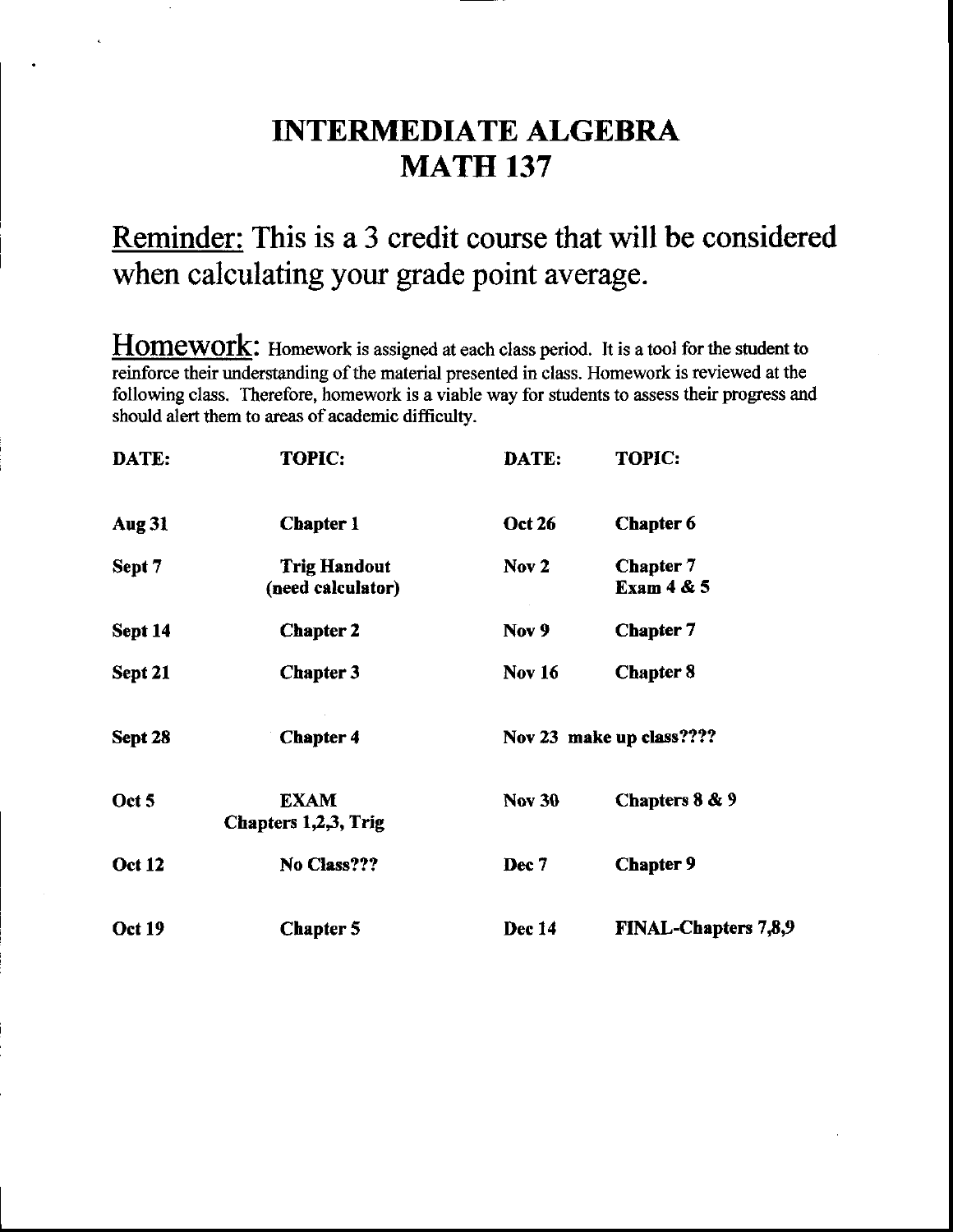### **SYLLABUS**

### **MATH-137 INTERMEDIATE ALGEBRA** 3 credits

Instructor: Elisa Santee (860)455-0739

### **COURSE DESCRIPTION:**

This course continues the development of algebraic skills and concepts. The topics includes linear equations, functions, applications of systems of equations, inequalities, rational expressions and equations, operations on radicals and rational exponents, quadratic equations, exponential and logarithmic functions. Prerequisite: Acceptable placement score or Math 095.

#### **RATIONALE:**

A basic understanding of algebra is necessary for many fields of study including business, science, economics and mathematics. Algebraic skills are an essential tool needed to comprehend future mathematics courses such as Statistics, Calculus and/or College Algebra and Trigonometry. Since mathematical problems are not limited to mathematics courses, the skills of Intermediate Algebra improve the student's ability to comprehend his/her environment as well as other college courses.

#### REQUIRED TEXT and MATERIALS:

Intermediate Algebra-A Graphing Approach. Third Edition, K. Elayn Martin-Gay, Margaret Greene

**Graphing Calculator** Notebook for notes/quizzes Writing implement

#### **GRADING POLICY:**

There will be exams and quizzes. You are REQUIRED to take ALL EXAMS. There are no MAKE-UPS on exams. If you miss an exam, you will receive a grade of ZERO. If you cannot be in class the day of the exam, you must call me prior to class time, so accommodations can be made for a make-up exam.

There will be 6-7 take home quizzes. Your highest 4 scores will be averaged to make one test. grade. Quizzes are an indicator for both the student and myself, to see if the material is being learned. A poor grade on a quiz should indicate to you that further study is required before the next exam.

Your course grade will be the arithmetic average of your exam grades and averaged quiz grades.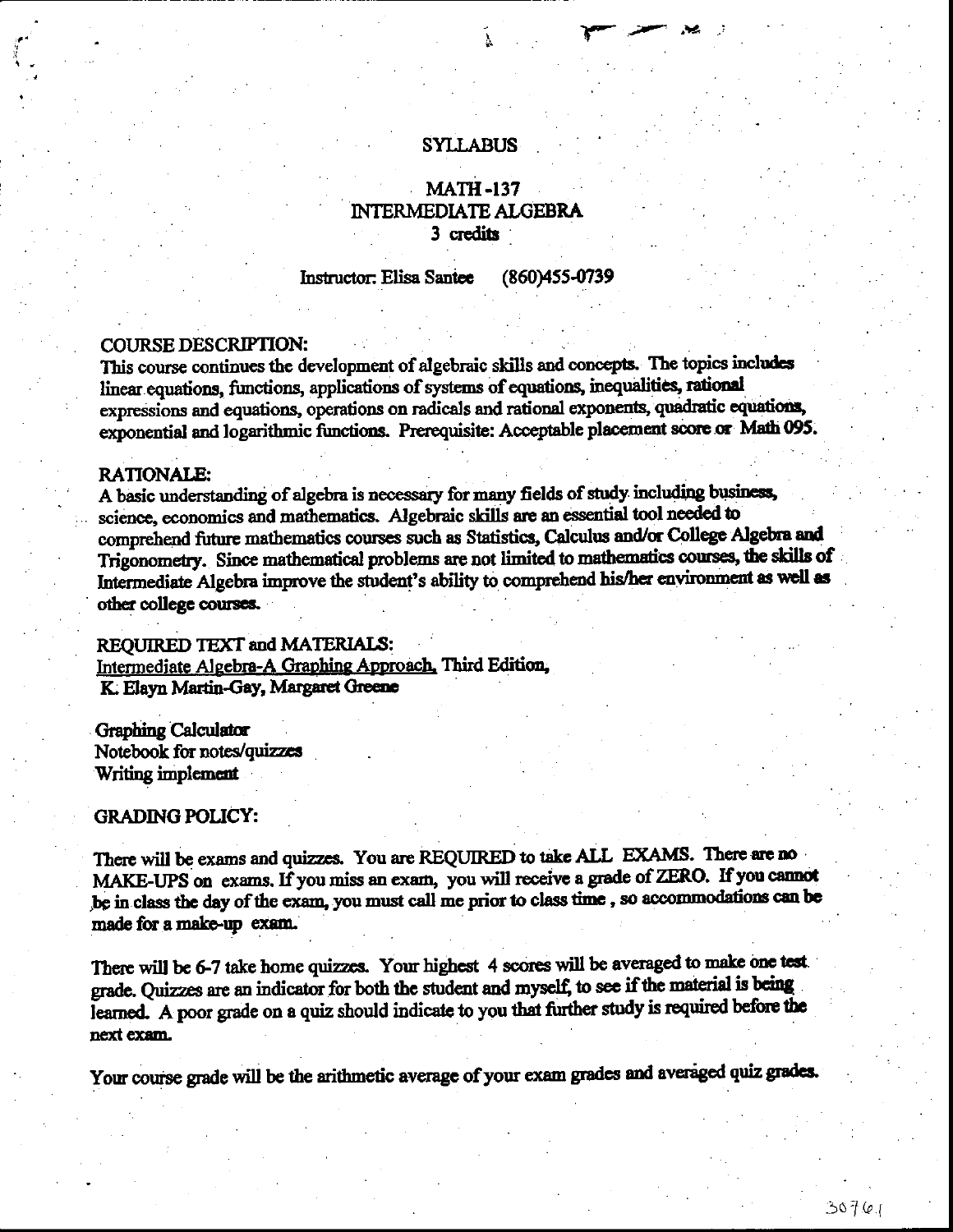# **GRADE EQUIVALENTS;**

| A 93-100 | B+ 87-89       |  | $C+77-79$ D+67-69 |                     |
|----------|----------------|--|-------------------|---------------------|
| A-90-92  | <b>B</b> 83-86 |  | $C$ 73-76 D 60-66 |                     |
|          | $B - 80 - 82$  |  |                   | C- 70-72 F Below 60 |

## DISABILITIES STATEMENT;

If you have a hidden or visible disability which may require classroom or test-taking modifications, please see me as soon as possible. If you have not already done so please be sure to register with Chris Scarborough who is coordinating services to students with disabilities.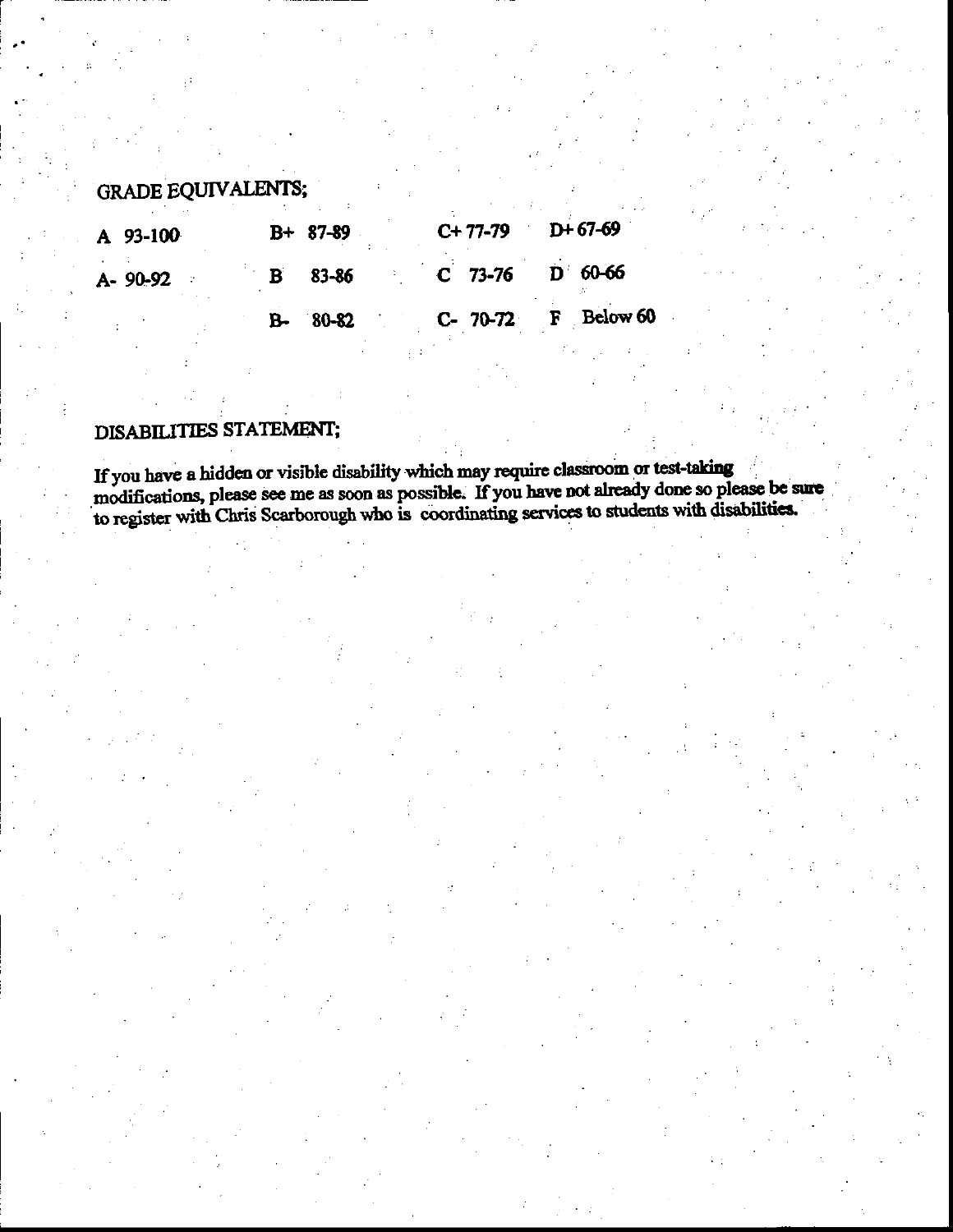## formation Sheet

I understand the policy of makeup exams as-stated in the Syllabus for this course. I understand that I must make contact with my instructor PRIOR to the exam period in order to make arrangements for the makeup. Failure to do so will result in a grade of zero on that exam.

| Signed |  |
|--------|--|
|        |  |

Date

Course

Name

Address

Phone Number:

Last Mathematics Course:

Grade:

When:

Program of Study:

Any other information that you wish to tell me: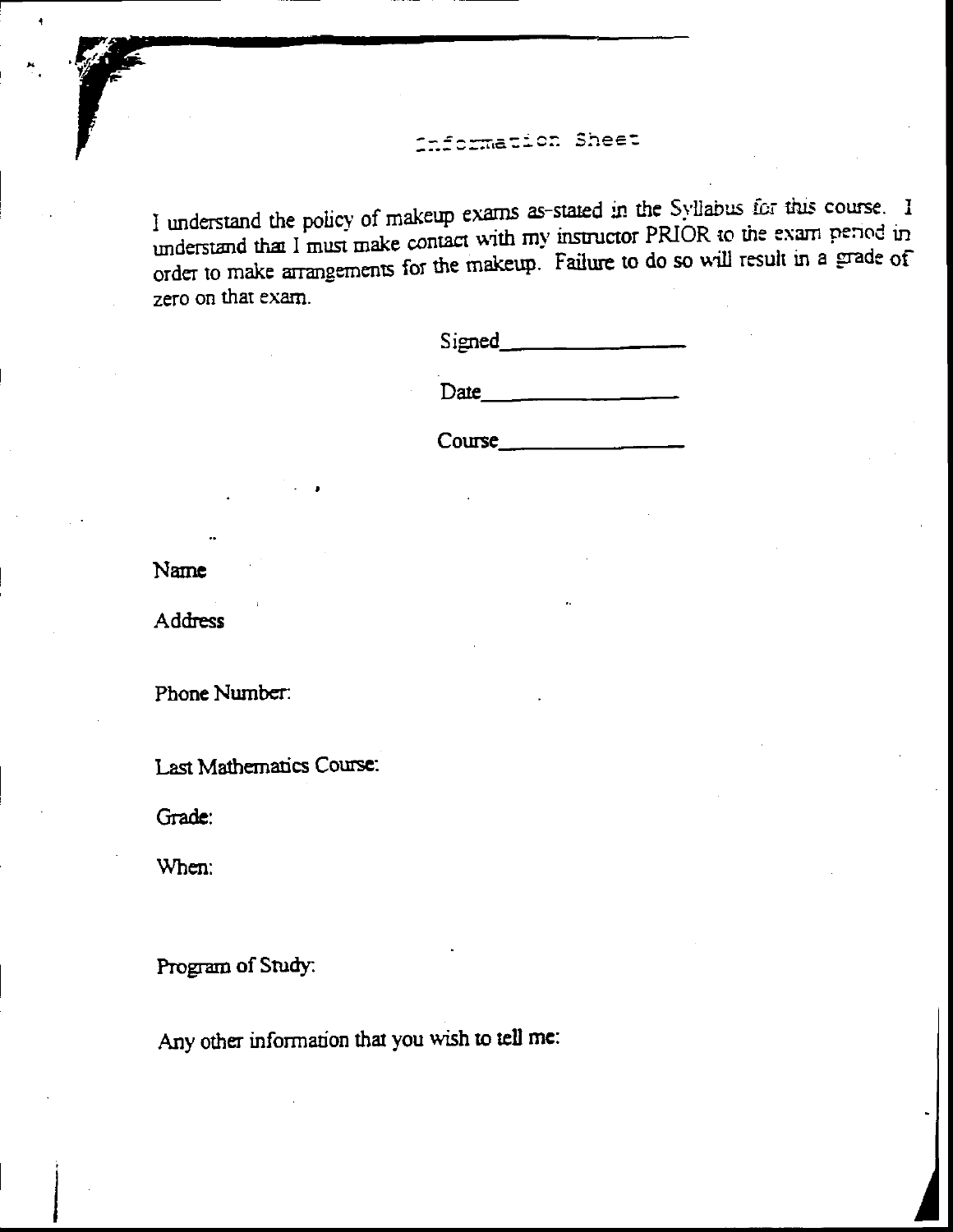### **SYLLABUS**

- BASIC ALGEBRA Math 095
- NO CREDIT-a grade of C (75%) is required to pass this course.
- Course Description: the following chapters will be covered: Chapter 1.4-1.9, Chapters 2,  $3.1-3.6$ ,  $4.1-4.4$ , 5, 6, 8.1-8.4.
- Method of Evaluation: Exams and quizzes covering course work.
- Required Text: BEGINNING ALGEBRA, 4th edition, by Martin-Gay, Prentice Hall

# COURSE CONTENT

Procedure: Lecture, homework and class participation.

NO MAKE-UPS: Tests that are missed for any reason CANNOT be made-up. Any missed exam will receive a grade of ZERO.

Attendance: Students who are registered for this course are expected to attend class regularly. This course is designed in such a way that a student should get more from the in class activities than from the textbook alone.

Course Evaluation: All exams will be equal in value to each other. The project will be equal to an exam.

|                      | EQUIVALENT:     |
|----------------------|-----------------|
| <b>GRADE:</b>        | 95-100          |
| A<br>A-              | 90-94           |
| $B+$                 | 87-89           |
|                      | 85-86           |
| B<br><b>B-</b>       | 80-84           |
|                      | 77-79           |
| $C+$                 | 75-76           |
| $\mathbf{C}$<br>$C-$ | 70-74           |
|                      | 67-69           |
| D+                   | 65-66           |
| D                    | $60 - 64$       |
| D-                   | <b>BELOW 60</b> |
| С                    |                 |

Elisa Santee

455-0739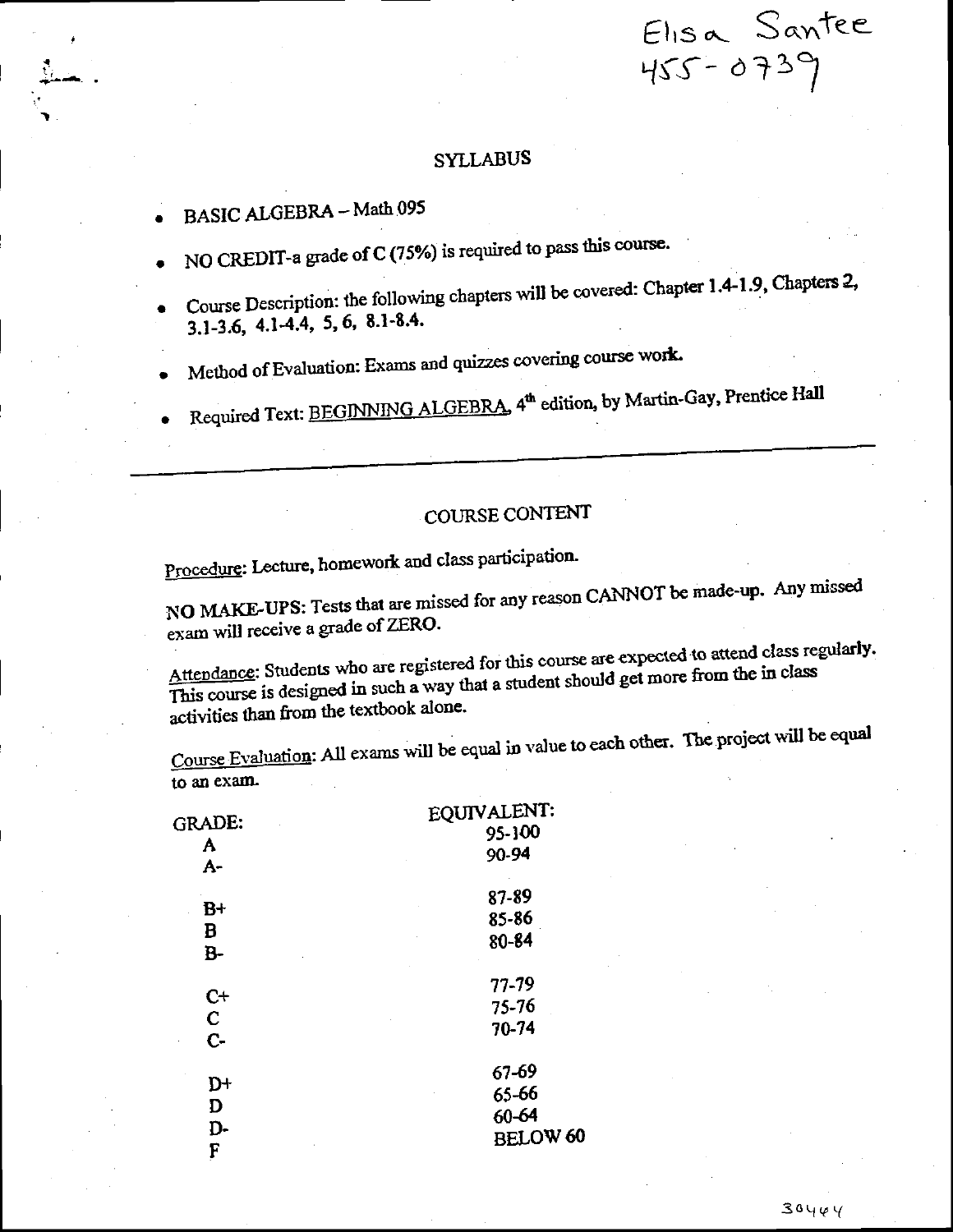DISABILITIES STATEMENT; If you have a hidden or visible disability which may require classroom or test-taking modifications, please see me as soon as possible. If you have not already done so, please be sure to notify our Disabled Student Counselor.

Prepared by:

Elisa Santee Instructor